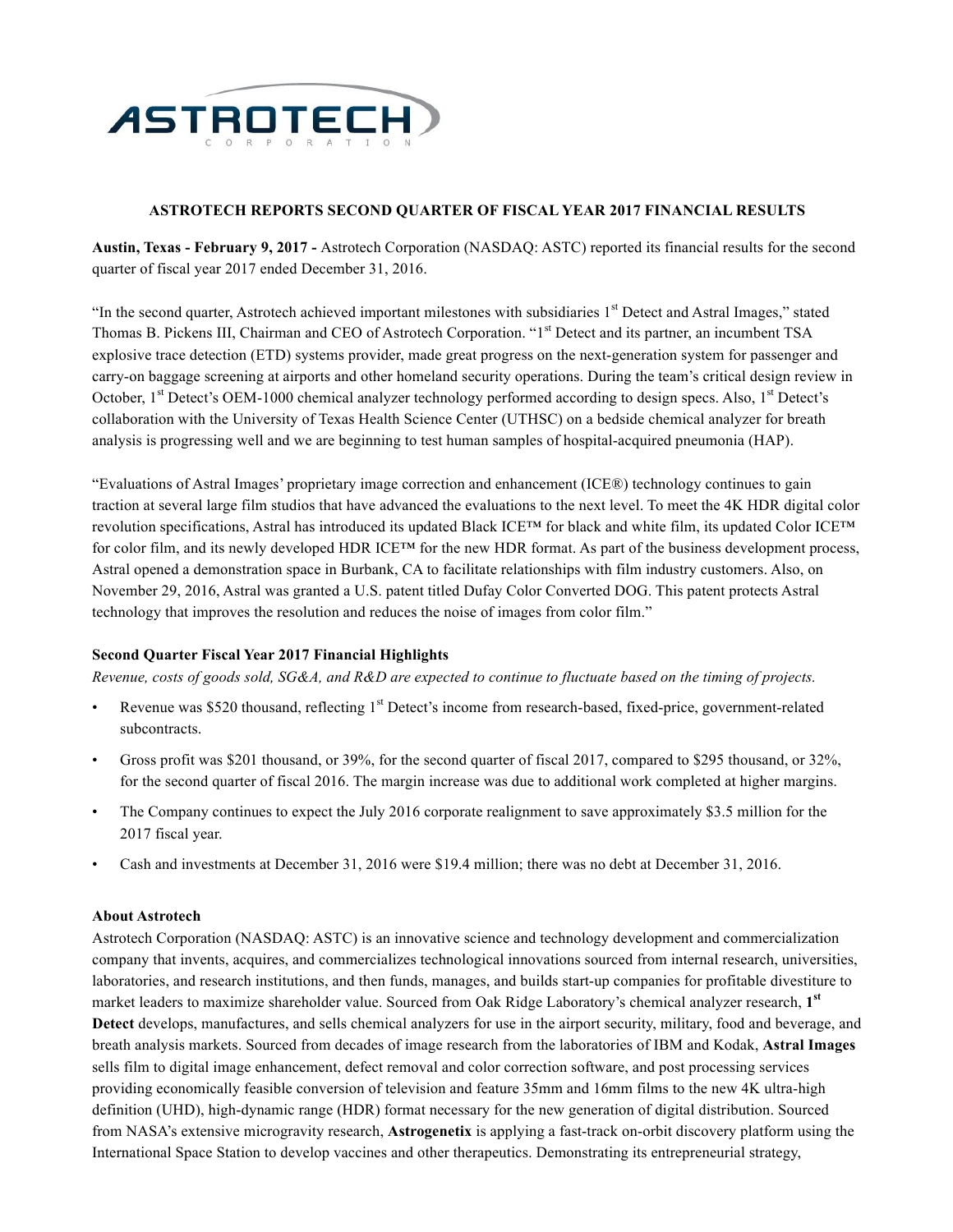Astrotech management sold its state-of-the-art satellite servicing operations to Lockheed Martin in August 2014. Astrotech has operations throughout Texas and is headquartered in Austin. For information, please visit www.astrotechcorp.com.

*This press release contains forward-looking statements that are made pursuant to the Safe Harbor provisions of the Private Securities Litigation Reform Act of 1995. Such forward-looking statements are subject to risks, trends, and uncertainties that could cause actual results to be materially different from the forward-looking statement. These factors include, but are not limited to, whether we can successfully develop our proprietary technologies and whether the market will accept our products and services, as well as other risk factors and business considerations described in the Company's Securities and Exchange Commission filings including the annual report on Form 10-K. Any forward-looking statements in this document should be evaluated in light of these important risk factors. The Company assumes no obligation to update these forwardlooking statements.*

**Company Contact:** Eric Stober, Chief Financial Officer, Astrotech Corporation, (512) 485-9530

**IR Contact** Cathy Mattison and Kirsten Chapman, LHA Investor Relations, (415) 433-3777, ir@astrotechcorp.com

*Tables follow*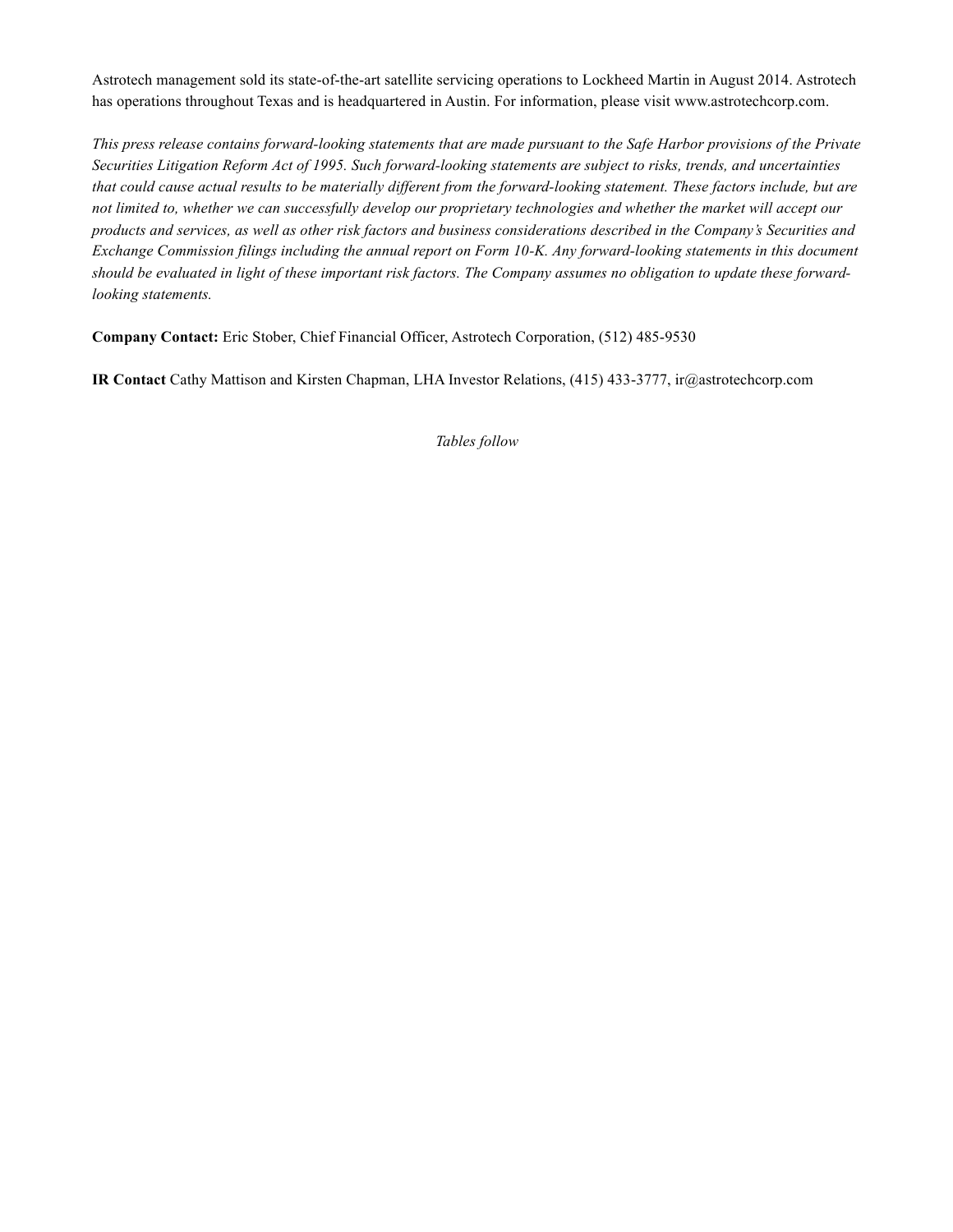# **ASTROTECH CORPORATION AND SUBSIDIARIES Condensed Consolidated Statements of Operations and Comprehensive Loss**

(In thousands, except per share data)

(Unaudited)

|                                                        |             | <b>Three Months Ended</b><br>December 31, |  |              | <b>Six Months Ended</b><br>December 31, |  |         |  |
|--------------------------------------------------------|-------------|-------------------------------------------|--|--------------|-----------------------------------------|--|---------|--|
|                                                        |             | 2016                                      |  | 2015         | 2016                                    |  | 2015    |  |
| Revenue                                                | $\mathbf S$ | 520 \$                                    |  | 927 \$       | $1,526$ \$                              |  | 927     |  |
| Cost of revenue                                        |             | 319                                       |  | 632          | 1,050                                   |  | 632     |  |
| <b>Gross profit</b>                                    |             | 201                                       |  | 295          | 476                                     |  | 295     |  |
| Operating expenses:                                    |             |                                           |  |              |                                         |  |         |  |
| Selling, general and administrative                    |             | 1,636                                     |  | 1,671        | 4,184                                   |  | 3,957   |  |
| Research and development                               |             | 1,254                                     |  | 1,326        | 2,546                                   |  | 2,590   |  |
| Total operating expenses                               |             | 2,890                                     |  | 2,997        | 6,730                                   |  | 6,547   |  |
| <b>Loss from operations</b>                            |             | (2,689)                                   |  | (2,702)      | (6,254)                                 |  | (6,252) |  |
| Interest and other expense, net                        |             | 35                                        |  | 94           | 133                                     |  | 193     |  |
| Loss before income taxes                               |             | (2,654)                                   |  | (2,608)      | (6, 121)                                |  | (6,059) |  |
| Income tax expense                                     |             |                                           |  |              |                                         |  | (2)     |  |
| <b>Net loss</b>                                        |             | (2,654)                                   |  | (2,608)      | (6,121)                                 |  | (6,061) |  |
| Less: Net loss attributable to noncontrolling interest |             | (51)                                      |  | (82)         | (103)                                   |  | (171)   |  |
| Net loss attributable to Astrotech Corporation         | \$          | $(2,603)$ \$                              |  | $(2,526)$ \$ | $(6,018)$ \$                            |  | (5,890) |  |
| Weighted average common shares outstanding:            |             |                                           |  |              |                                         |  |         |  |
| Basic and diluted                                      |             | 20,620                                    |  | 20,701       | 20,626                                  |  | 20,703  |  |
| Basic and diluted net loss per common share:           |             |                                           |  |              |                                         |  |         |  |
| Net loss attributable to Astrotech Corporation         | \$          | $(0.13)$ \$                               |  | $(0.12)$ \$  | $(0.29)$ \$                             |  | (0.28)  |  |
| Other comprehensive income (loss), net of tax:         |             |                                           |  |              |                                         |  |         |  |
| Available-for-sale securities:                         |             |                                           |  |              |                                         |  |         |  |
| Net unrealized loss                                    | \$          | $(80)$ \$                                 |  | $(96)$ \$    | $(39)$ \$                               |  | (190)   |  |
| Reclassification adjustment for realized losses        |             | 60                                        |  | 8            | 60                                      |  | 14      |  |
| <b>Total comprehensive loss</b>                        | \$          | $(2,623)$ \$                              |  | $(2,614)$ \$ | $(5,997)$ \$                            |  | (6,066) |  |